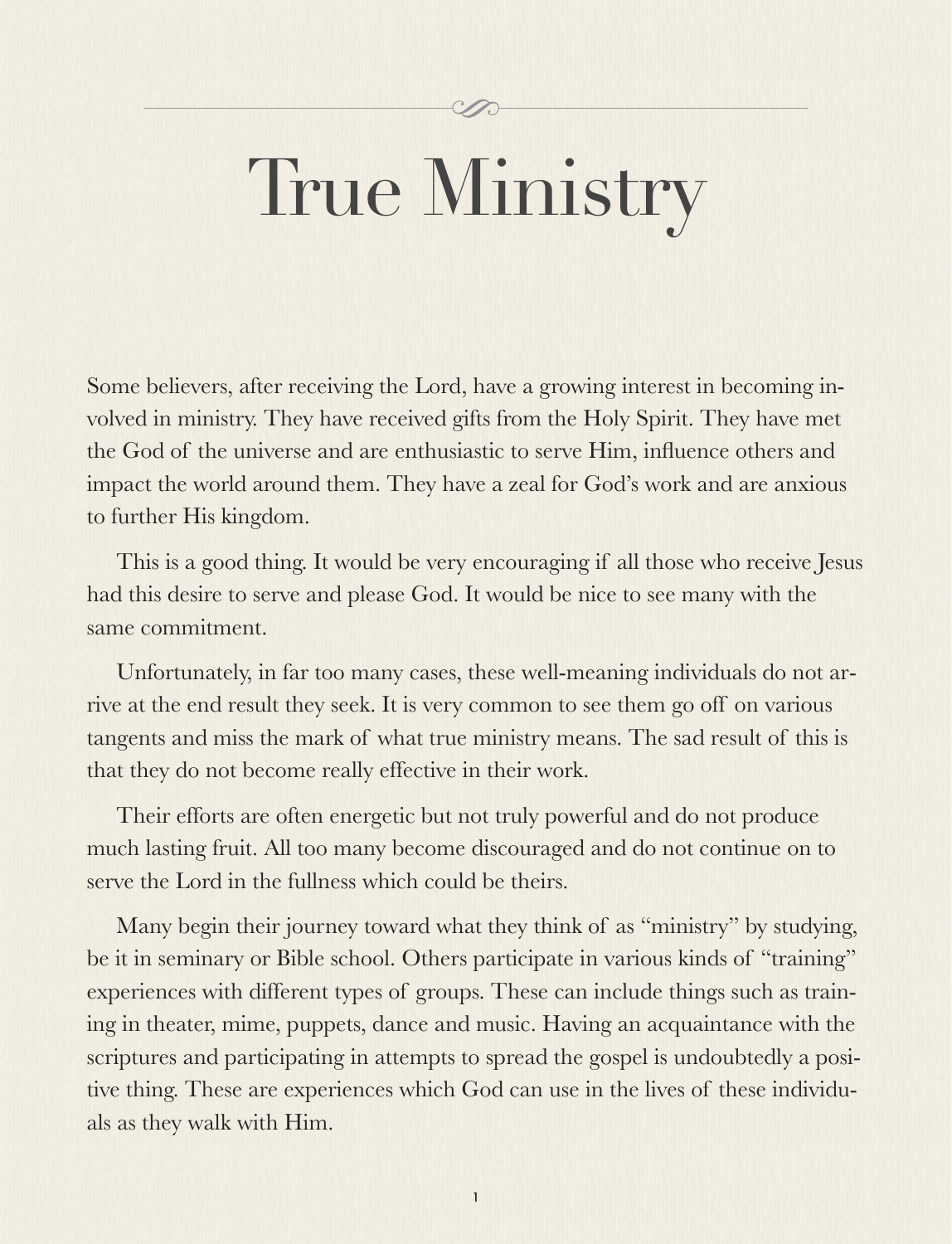But here a misconception can occur. True ministry is not merely sharing information with others concerning the things which we have studied. Genuine ministry is not just engaging in activities such as evangelism or church planting. True ministry is the transmission to others of what we have experienced of Jesus Himself. It is God being revealed in and through His servants. It is ministering the Lord Himself to others.

One of the Greek words which is translated "minister" in the New Testament, is DIAKONOS which literally means "dispenser." True ministers are "dispensers" of Christ, pouring out to others the things with which God Himself has filled them. We could think of this as being "dispensers" of Jesus.

Just as a soda machine dispenses soda pop when you open the valve, so we too should be so full of Jesus that when people are open to us, then they also can receive some of Him through us.

True ministry is not just passing along information about Jesus. In order for any ministry to be powerful and genuine, the things which we minister must first become real in our lives. We must first experience them ourselves. It is then, and only then, that we can minister to others in an effective way.

For example, many will preach that "Jesus saves." But are those reciting these words actually being saved themselves? Are they truly being changed? Is their character being fundamentally altered? Are they being delivered from sin? Is their daily life an expression of the purity and holiness of God? Is Jesus' character, including patience, long-suffering and love, being seen in them?

If not, then this phrase "Jesus saves" becomes just an empty slogan. It is powerless to help anyone else. If it is not working for the person preaching, how much less will it aid those who are hearing him?

You see, you cannot pass on to others something which you yourself don't have. You cannot minister truths which are not real to you. The fact that "Jesus saves" is true in an eternal sense does not change this reality. Unless and until we have experienced this eternal truth for ourselves, we are powerless to minister it effectively to others.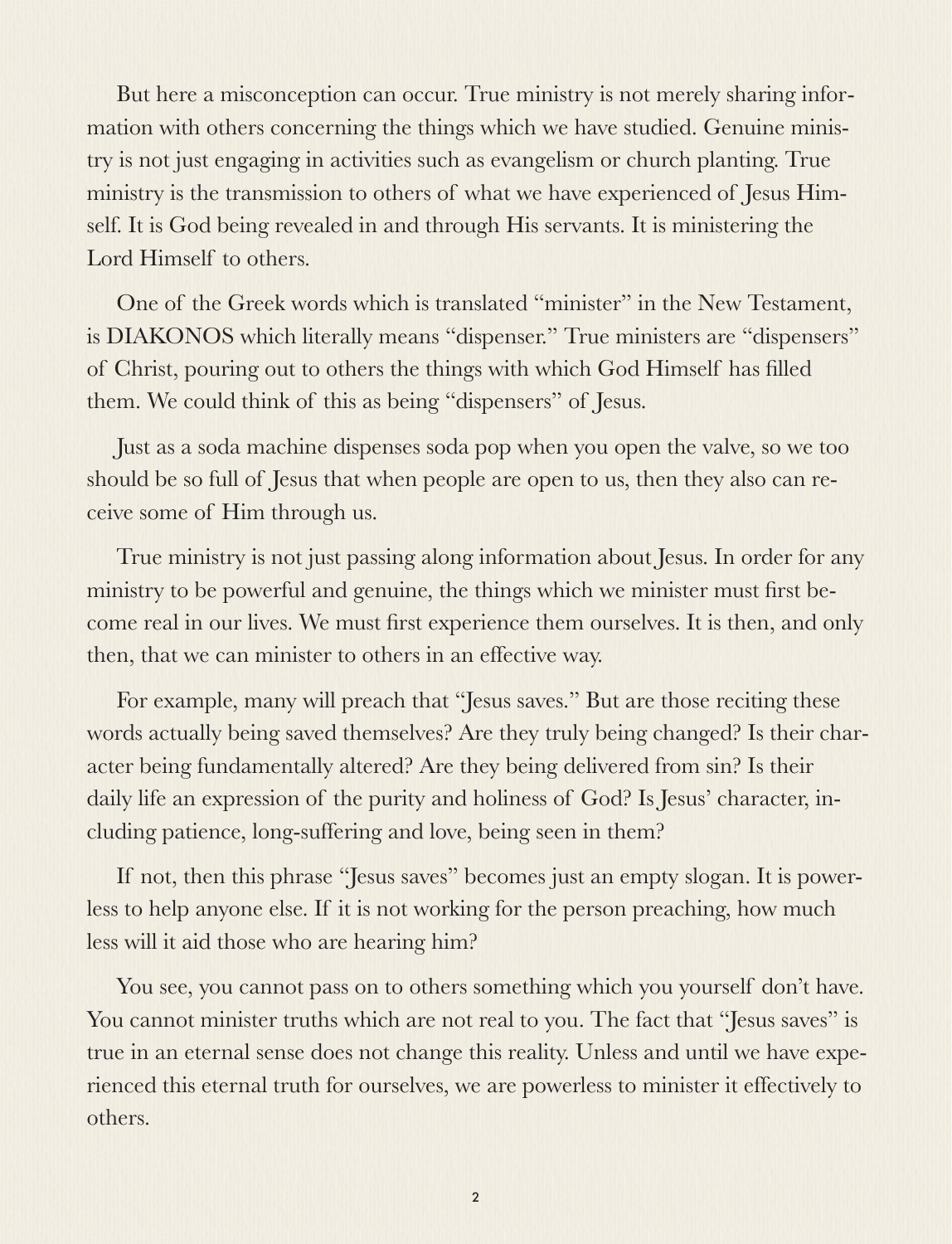Far too many today are content with knowledge. They have studied and learned. They have read books and heard teaching and preaching. Through this, they have accumulated a mental understanding of many biblical truths. Once having understood them, they imagine that they are then qualified to "minister" them to others. Yet this is not the case. We can only effectively share with others what we ourselves actually have.

The "ministry" of truths which are only theoretical in the lives of those ministering, fills the church of our day with a palpable sense of unreality. Those hearing these messages do not really expect their lives to change. Since it is obvious to a careful observer that many of the preachers are not experiencing the things which they affirm, the hearers also lose confidence that these truths could be real to them.

Soon Christianity becomes, for many church attenders, a sort of vague, "spiritual" experience. It turns into a pie-in-the-sky someday when you die kind of fairy tale.

Many come to hear preaching and teaching, already expecting to hear things which have had little if any effect on the preachers and they also do not expect to change their own lives either. This produces believers who have a form of godliness, but do not have the power of God operating in their lives (II Tim 3:5).

An unfortunate consequence of this lack of reality in the church is that many other equally unreal things also find space to enter in. Many other spurious and even wrong doctrines and practices are spread through different congregations while very few perceive the unreality of them. But this is logical. If the gospel is not very real to them, then other equally unreal things might easily be accepted as true too.

#### THE SOURCE OF TRUE MINISTRY

In order to effectively minister Jesus Christ, we must have become intimate with Him. We must have spent time in His presence. We must have walked with Him through many and various life experiences.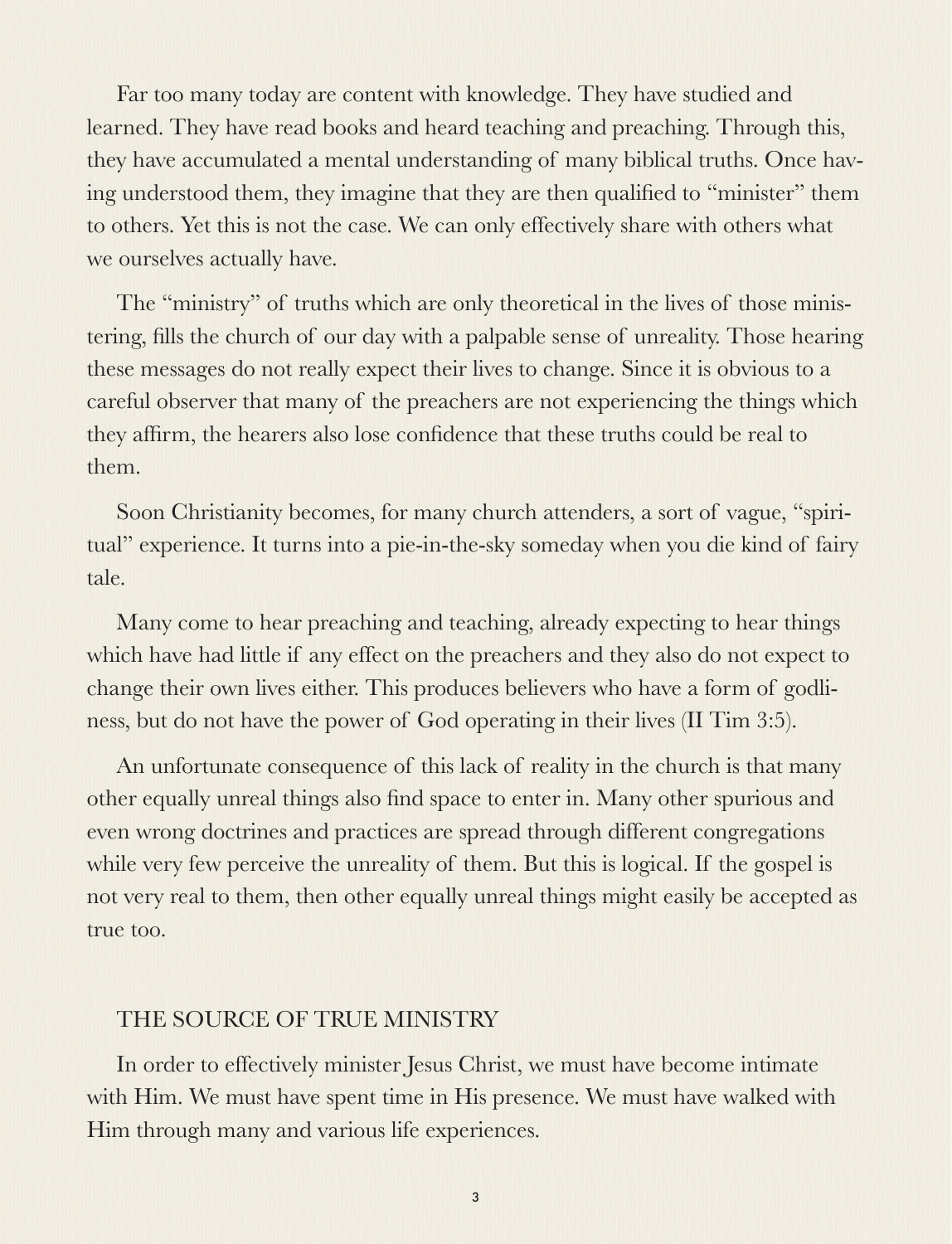Our faith must have been tested and tried. Our faithfulness and obedience also will need to be proved over time and through many difficult circumstances. We must have come to know God personally and intimately.

It is not sufficient to simply have learned about Him through some instruction, teaching or training. Our understanding of Him cannot be second hand, but must be genuine and personal.

Such experience is not something which happens overnight. It is neither cheap or easy. Those who are truly intimate with God and therefore have something worthwhile to minister are those who have spent a lot of time in His presence. These are those who have passed through the fire of many trials. They are servants who have been found faithful through testing and adversity.

Perhaps we could take Moses as an example here. At forty years of age, he was convinced that God had called him and chosen him to liberate the people of Israel.

We read: "For he supposed that his brethren would have understood that God would deliver them by his hand, but they did not understand" (Acts 7:25). It obvious that since he expected "his brethren" to understand this, he himself also knew it. And he was right. He was the man called by God to do a mighty work of deliverance.

So, being confident of his calling and seeing an opportunity, he began his work for God. He proceeded to kill one Egyptian and then flee into the desert. This was all he could manage. His own intelligence, preparation, determination and even divine calling led to this fiasco.

Moses was one of few men ever to be used by God in such a dramatic and powerful way as he was used in later life. But such a ministry needed more than just willingness, an understanding of his calling and human preparation in the courts of Pharaoh. He also needed molding in the hands of God. This preparation lasted forty long years.

At the end of this time, Moses' self-confidence had disappeared. His natural energy and zeal to "fulfill his calling" had evaporated long ago. He no longer was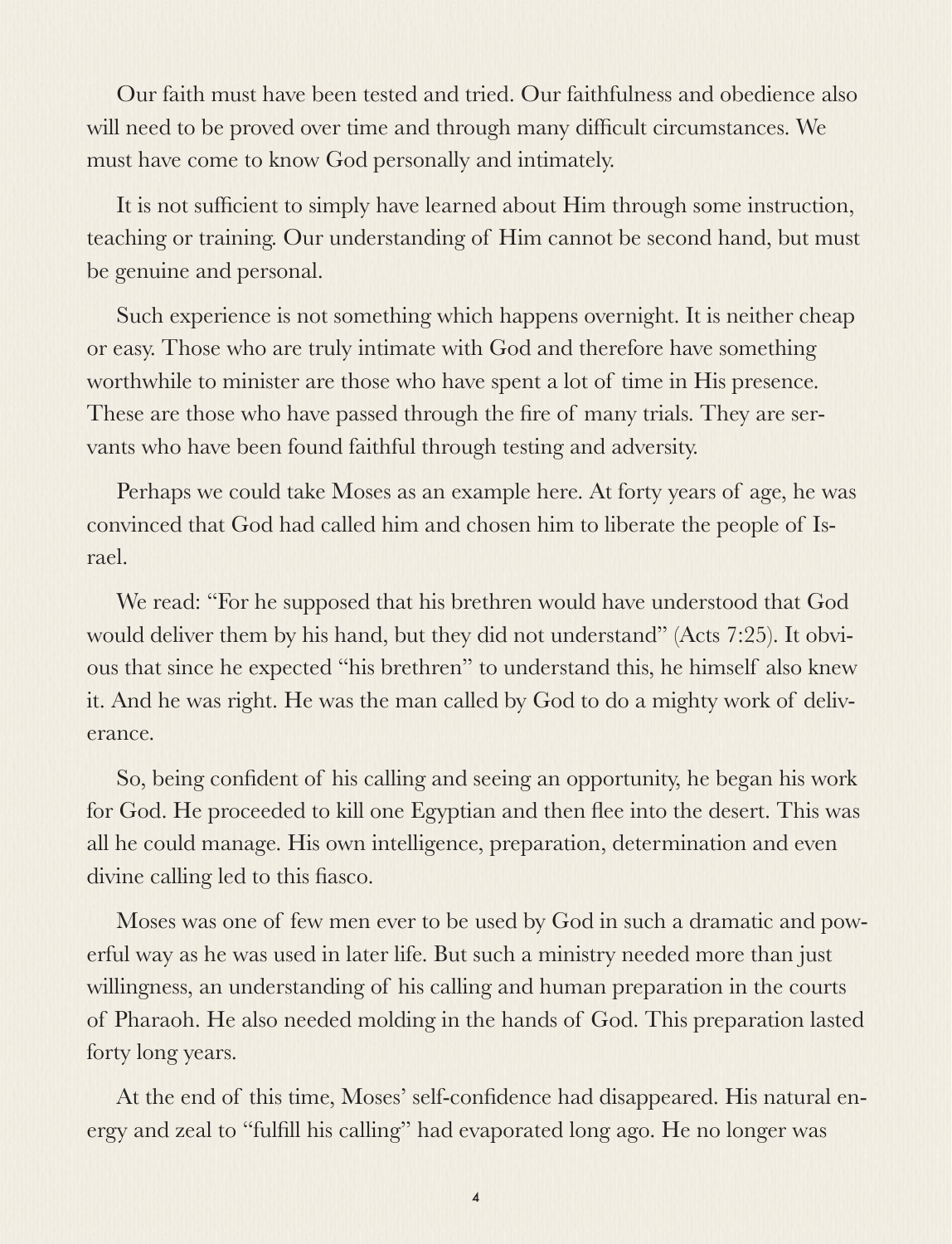anxiously waiting for his chance to shine while he single-handedly delivered God's people from bondage.

He was no longer a young man full of ambition and natural strength. We read: "Now the man Moses was very meek, above all the men which were upon the face of the earth" (Num 12:3 KJV).

It was after this treatment and preparation by God that Moses was ready to work together with God to accomplish His plans. He had become extremely humble and meek. He had been molded by the hand of God.

Paul, the apostle, was another man who was mightily used by God. Yet he too needed divine preparation. Naturally, Paul was a strong, intelligent, capable person. He had a fleshly, strong, religious zeal for God which led Him to oppose what the Lord was really doing. He had certain advantages of birth and position. So, before God could really use him, these things had to be treated. They needed to be broken down and eliminated.

Shortly after his conversion, Paul spent some years in the wilderness. There, he spent time in the presence of God. It was during this period that the Lord changed him.

When he first converted, he was immediately in the synagogues and in the temple, disputing with the religious leaders. His natural zeal and energy had been transferred to his Christianity.

Yet, this was not sufficient. This was merely Paul working for God but not God working through Paul. The Lord wanted much more from him than winning debates with religious leaders. He desired to express His own life and nature through this vessel.

When God's treatment was finished, Paul was no longer disputing and arguing. He was ministering the person of Christ. His confidence in his natural strength, intelligence and abilities had been broken. He states: "...when I am weak, then I am strong" (II Cor 12:10). He also quotes what Jesus said to him: "...My power is made perfect in weakness" (II Cor 12:9).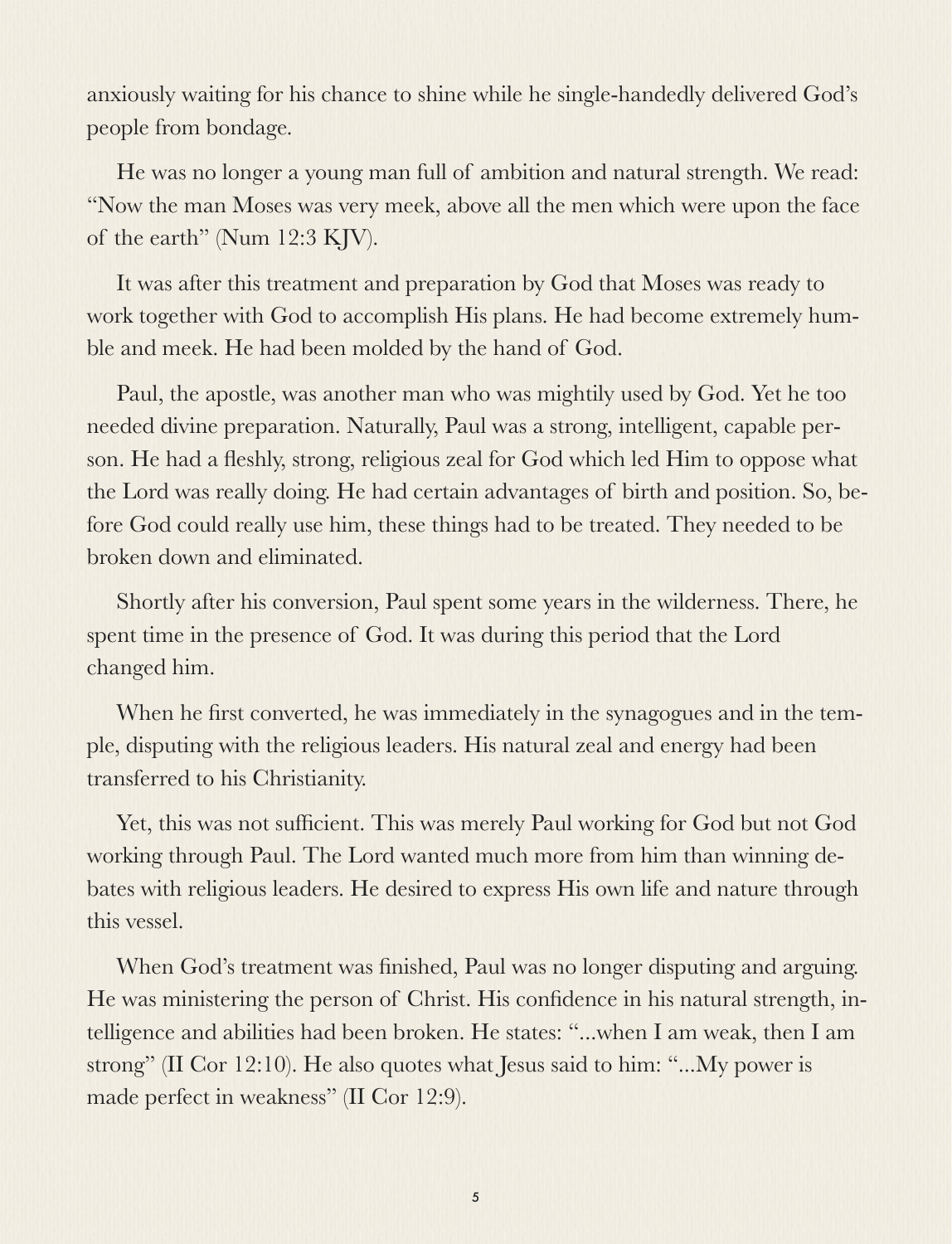You see, there is a great difference in our doing things for God and God doing them through us. The first is a kind of religious, human effort which is not very effective in changing lives.

The second is a powerful manifestation of the Person of Jesus Christ in and through your life. This is the substance of genuine ministry. Unless and until we arrive at the point of being prepared to minister the person of Jesus Christ to others, we will have little real impact on the perishing world around us. We must be transmitting Jesus to others, not merely some information about Him.

### PRIDE AND AMBITION

Now we come to the place where very many men (and women) of God fall. This is one of the more common ways in which they deviate from the work and will of God and go off in their own direction. It works like this:

When God begins to use them, when their ministry begins to blossom and impact others, when more and more people begin looking to them and at them for blessings and guidance, they become proud.

It is very easy, when the God of the universe begins to use you in some way or other, to allow thoughts to creep into your head. These thoughts may go something like this: "God is using me. I am an especially chosen instrument of His. I have gifts that seem to be superior to those of others." It is not rare for these and many, many other such thoughts to spring up in our minds.

But pride, when it germinates in the human heart, brings an end to genuine ministry. It contaminates what God is doing. It pollutes the pure things which God is giving to that person so that when it flows out through them, it is no longer righteous. It has been tainted by the fleshly, human ego.

How easy it is, when the anointing of the Holy Spirit is upon you, to take a ride yourself. How common it is, when God is flowing through you, for the flesh to enter into what is happening and take some of the glory. How natural it is instead of glorifying only God, to take the opportunity to let others see how great you are and how much God is using you.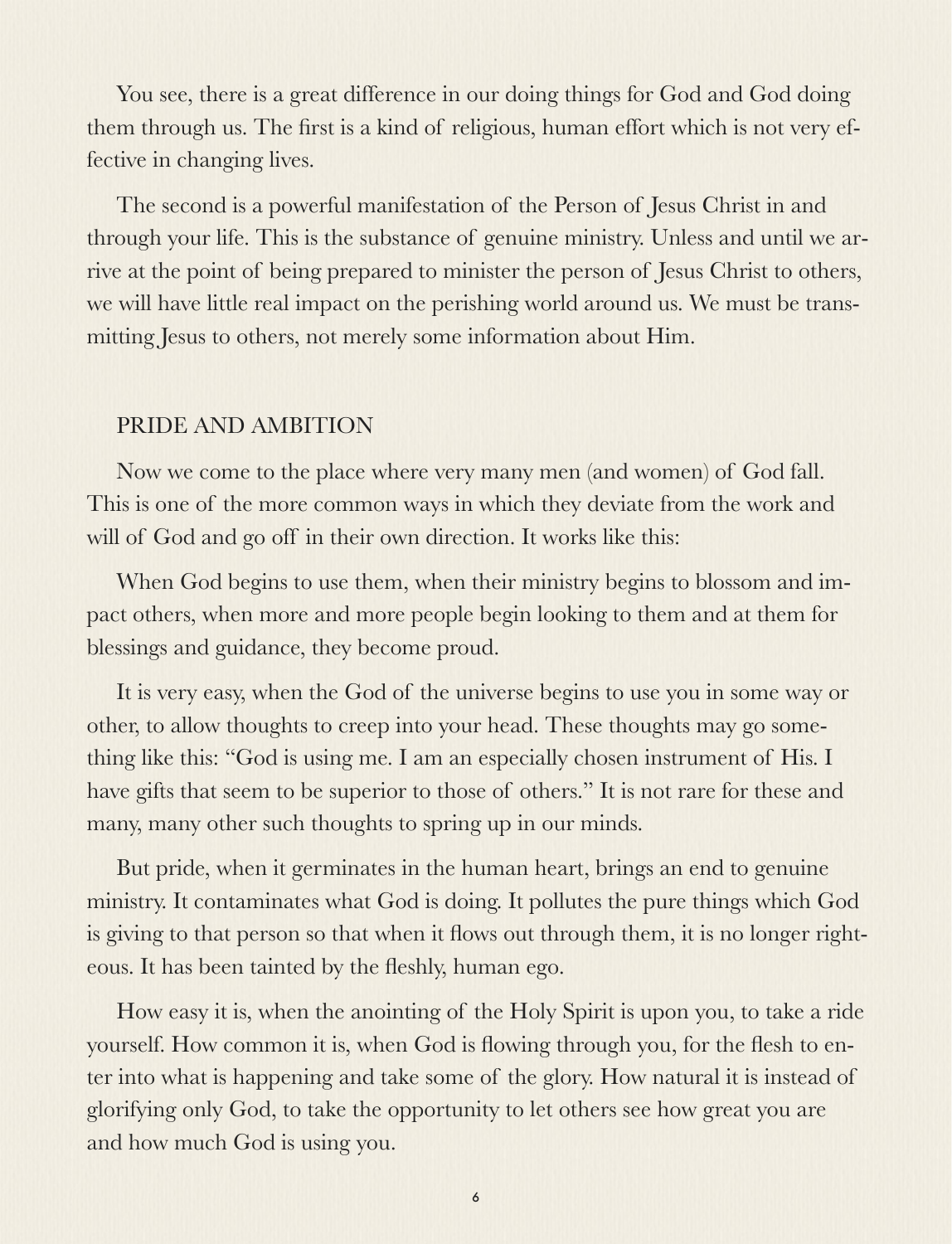Let us take as an example a preacher. Let us imagine that the Lord has given this brother a special message. As he preaches, the anointing comes upon him and he senses a special flowing of divine power.

Soon, he allows himself to be swept up in this flow. He begins to enter into the game himself. He catches the wave. He allows his own feelings to express themselves. Maybe he pounds the pulpit. Perhaps he modifies his voice, runs around or shouts. He begins to let his emotions enjoy what has been given, not for himself, but for others.

Soon, he becomes an actor in his personal theater of "ministry," enjoying the attention, limelight and fame. He uses the power of God, which was given to serve others, to gratify his desire for recognition and honor among men. Pride has entered in and contaminated the work of God.

This same error is often experienced by those leading worship. When the presence of God is manifested in a strong way, they begin to bask in this aura. Instead of "retreating" or stepping back and letting God alone be glorified, they begin to take center stage and soak up some of the glory for themselves.

Along these lines, it is easy to wonder why is it that almost all those who lead in worship are up in the front where people can see them? Couldn't they function just as well from the rear where they do not draw attention to themselves?

There is no doubt that there exists, even in the secular world, a kind of "high" – a special sensation of power and exhilaration – that people feel when holding sway over a large audience. Musicians and actors are well acquainted with this feeling.

There is nothing like the "rush" you can feel when the whole audience is moving in rhythm with your beat (message, gift, etc.) They are looking at you! They are mesmerized and captivated by what you are doing. Wow! Aren't you something! The feeling of power is awesome.

But, my dear brothers and sisters, this is carnal. This is human. It is not from heaven. Instead, it is from below. This kind of thing stokes the fire of human pride. It brings glory to the person and not to God. It is a pit into which many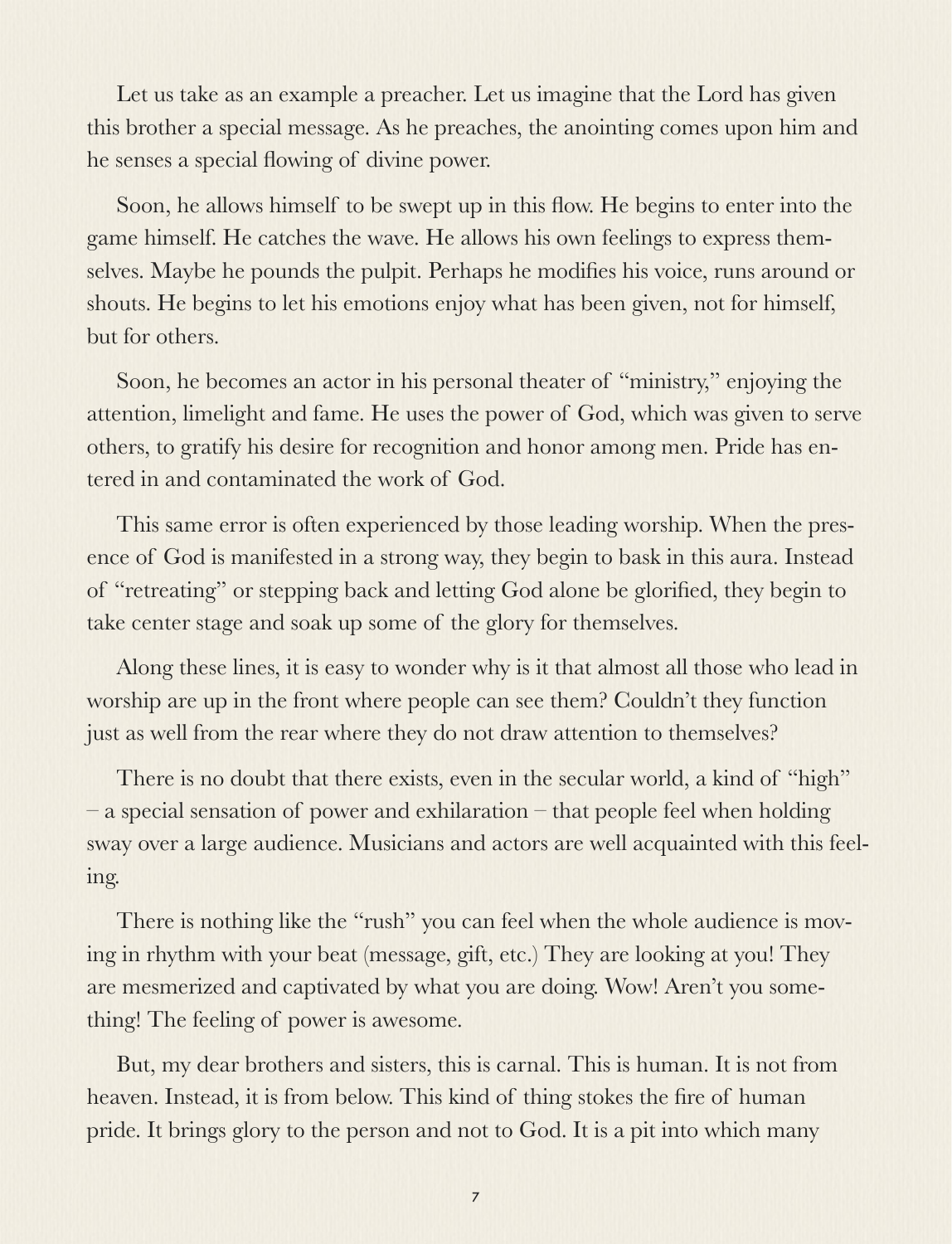men and women of God fall when He begins to use them with the intention of glorifying Himself.

Pride alienates us from God. We read that "God resists the proud" (Js 4:6; I Pet 5:5). As our ego increases, He moves away. He begins to distance Himself from us. We read: "Everyone proud in heart is an abomination to the Lord" (Pr 16:5). We are also told: "A haughty look, a proud heart... are sin" (Pr 21:4).

Perhaps you remember the first one in history who began to use the gifts and anointing of God to glorify himself. This individual had been chosen and raised up by God to do a work for Him. He had received power and gifts. He had been given amazing abilities to do his work.

But with the passage of time, he began to enjoy others noticing him. He started to like being the center of attention. He soon basked in the light of having others admire and even worship him.

His pride germinated and began to grow. Soon, he began to use these things that God had given him to attract and draw a large number of followers to himself. The name of this individual is Satan. Are you following in his footsteps?

## THE EXAMPLE OF JESUS

When Jesus walked on this earth, He gave us a completely different example. He walked in humility. He never sought personal fame or recognition. In fact, it seems as if He did everything backwards from a human point of view.

For example, when he cured people, He strictly instructed them to keep quiet about it. He didn't want anyone to know. We read that after cleansing the leper: "He charged him to tell no one, 'But go and show yourself to the priest, and make an offering for your cleansing, as a testimony to them, just as Moses commanded'  $"$  (Lk 5:14).

This is just one example among many in which Jesus insisted that those who experienced miracles not tell anyone.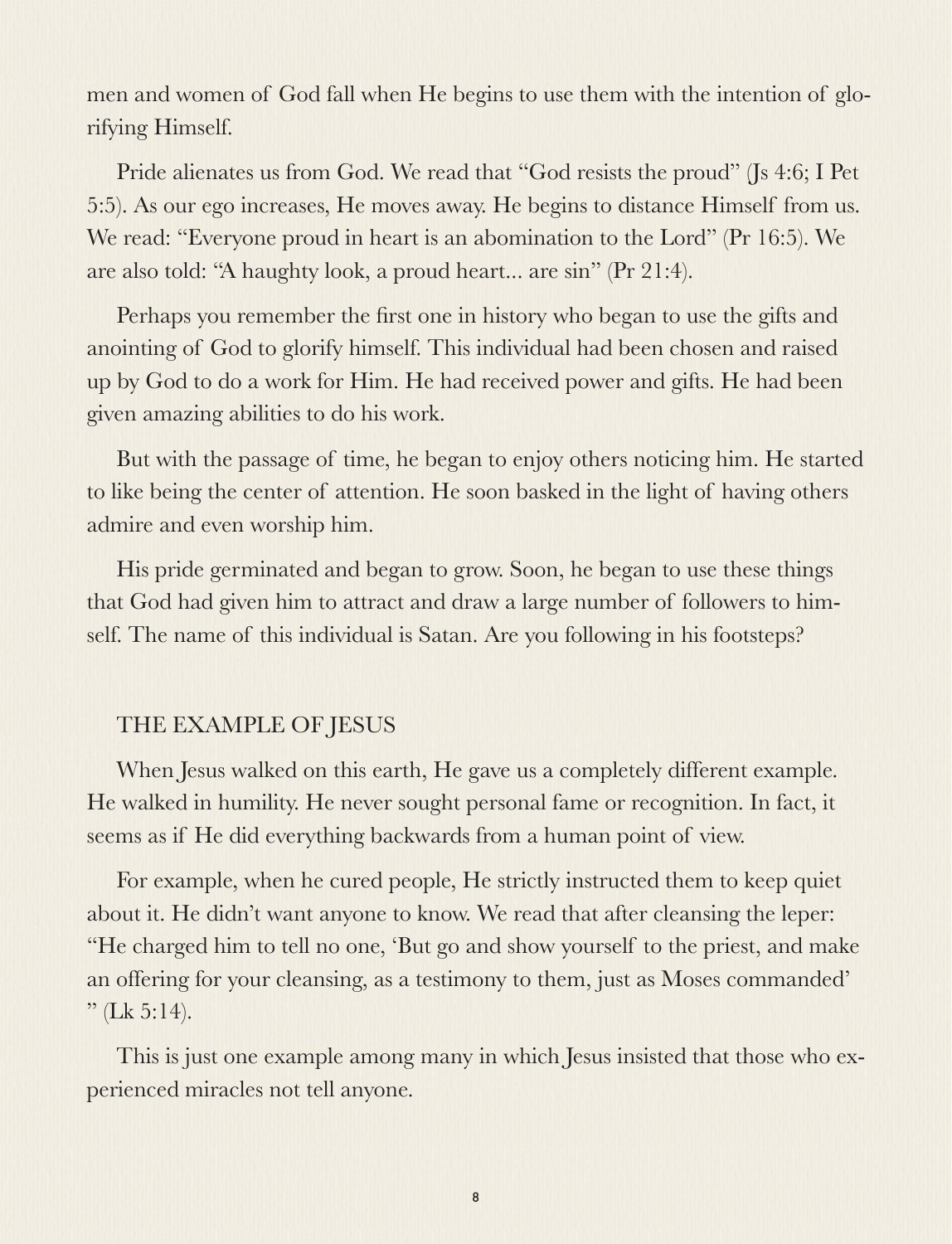Yet Jesus was the Son of God. He was the Savior of the world. How is it that He did not desire to be known and become famous? Shouldn't this be exactly what He needed to seek? Didn't He need to expand His ministry and reach as many as possible?

Yet such attitudes had no place in Jesus' heart or work. He did not seek to be known. He did nothing to promote His own fame, expand His ministry or gain recognition.

One time his own brothers confronted Him about this very thing saying: "For no one does anything in secret while he himself seeks to be known openly. If You do these things, show Yourself to the world" (Jn 7:4).

They were exactly right. Anyone who wants fame and recognition should act as they suggested. They should use every opportunity. But what they didn't realize is that Jesus was not seeking to be "known openly." That wasn't His goal. His heart did not yearn for these things. He did things secretly for exactly this reason, so nothing fleshly or human would enter into His ministry.

Incredibly, Jesus was not seeking followers. He wasn't trying to impress anyone. He was not using the miraculous things which the Father did through Him to advance His prestige, line His ministry coffers or attract the multitudes. In fact, many times He deliberately avoided the waiting throngs.

One of my favorite verses reads: "And when Jesus saw great multitudes about Him, He gave a command to depart to the other side" (Mt 8:18). How unlike the natural human tendency this is! We might expect something much different.

Let us imagine that pastor Joe Schmoe, sees a great multitude before him. He may imagine that this is his chance to "minister." There is the crowd waiting to hear him! So he jumps up on the nearest boulder, gets the attention of the multitude and begins to preach.

This would seem the normal scenario, but it was not Jesus' way. He avoided fame. He refused earthly honor. He clearly stated: "I do not receive honor from men" (Jn 5:41). Not only did Jesus not seek it, He did not accept it if and when it came! Earthly honor, glory and fame had nothing to do with His ministry. He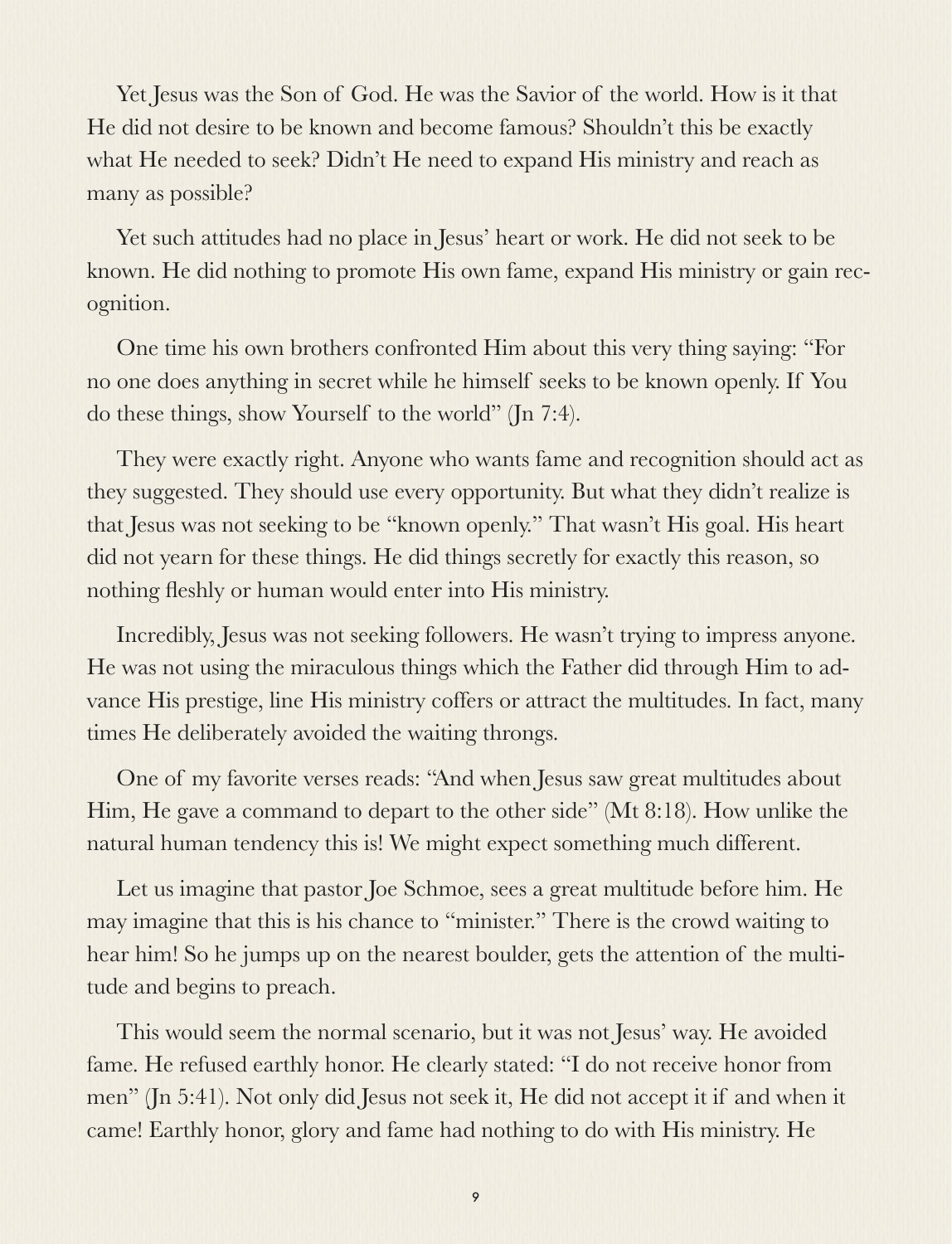avoided such things because they were human and tainted with the sin of pride and ambition.

Yes, Jesus did sometimes minister to and teach the multitudes; but He did it only for godly reasons. He often "had compassion on them" because of their needs and lost condition (Mt 9:36; 14:14). His ministry to them had nothing to do with seeking fame or followers.

When the multitudes came to make Him king, He went away. We read: "Therefore when Jesus perceived that they were about to come and take Him by force to make Him king, He departed again to the mountain by Himself alone" (Jn 6:15). Such earthly honor had no place in His plans and purposes.

Another time, Jesus was ministering in a small village. The people there liked what they heard. They were really impressed. So, when the next day dawned, the crowd came looking for Him wanting more of the same.

But when they tried to find Jesus, He was nowhere around. So they went out searching for Him. When they finally found Him, He was in the desert praying. They then tried to persuade Him to come back. "But He said to them, 'I must preach the kingdom of God to the other cities also, because for this purpose I have been sent' " (Lk 4:43).

## YOU ARE THE CHRIST!

There is no doubt that Jesus was and is the Christ of God. Peter was one of the first to receive this revelation. A person would naturally suppose that since this was the core, the very essence of His ministry, Jesus would want everyone to know about it. He would desire that this revelation would be spread abroad to the whole world.

Yet, in striking contrast to this natural thinking, after Peter's confession, "...He commanded His disciples that they should tell no one that He was Jesus the Christ" (Mt 16:20).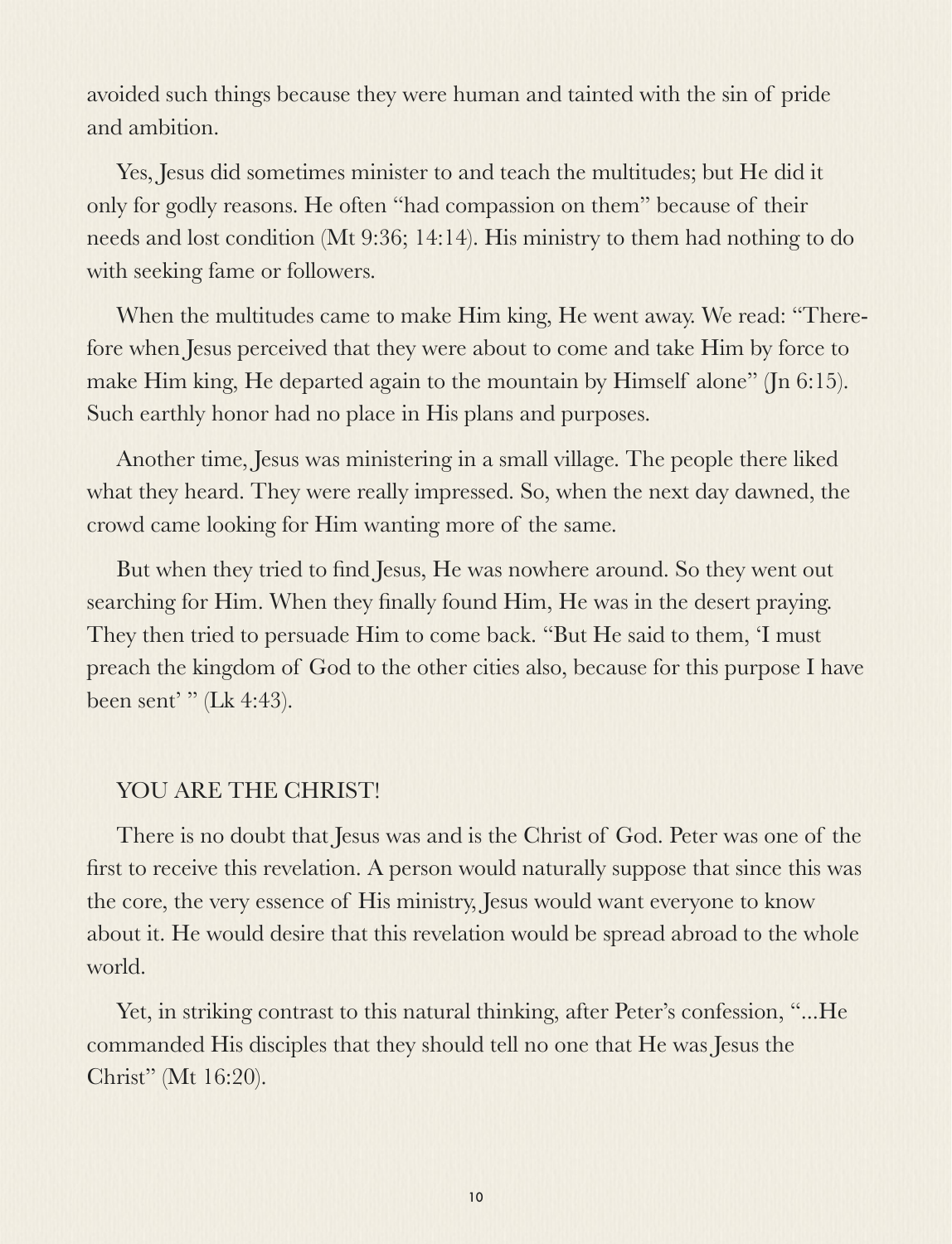What? Tell no one? How in the world could the Son of God not want everyone to know who and what He was? It was because nothing human interested Him. He was not seeking recognition. He was only doing the things which His Father had sent Him to do.

If then our Lord and Master refused earthly fame and honor, where does that leave us? Where should our hearts be? What are we really seeking? What is more important to us, the praise of men or the praise of God? (Jn 12:43).

## THE ESSENCE OF MINISTRY

Jesus was seeking nothing for Himself. He was not looking for fame or fortune. He wasn't even desiring that everyone would like Him or approve of Him. He had another motive. He was only doing what He saw the Father doing.

Jesus was not doing His own thing. He wasn't even speaking words out of His own heart. He was motivated in every way by a higher source. We read: "The words that I speak to you I do not speak on My own authority; but the Father who dwells in Me does the works" (Jn 14:10).

Here is Jesus' secret. Here is the source of all true ministry. The Father lived inside of Him. He was filled to overflowing with the life of God. So it was this life which motivated Him.

It was this supernatural fountain which was the source of His words, actions, feelings and even expressions. Jesus was not alone. The Father was always with Him and even inside of Him. We read: "And He who sent Me is with Me. The Father has not left Me alone, for I always do those things that please Him" (Jn 8:29).

In the same way, any true ministry on our part cannot be something which springs from ourselves. Its source cannot be us. Instead, it must be something which originates from the Life of God within us. It must be Jesus who is initiating what is said or done. He and He alone is the source of all true ministry. Ministry is never something which we do for God. Instead, it is the words and works which God does through us.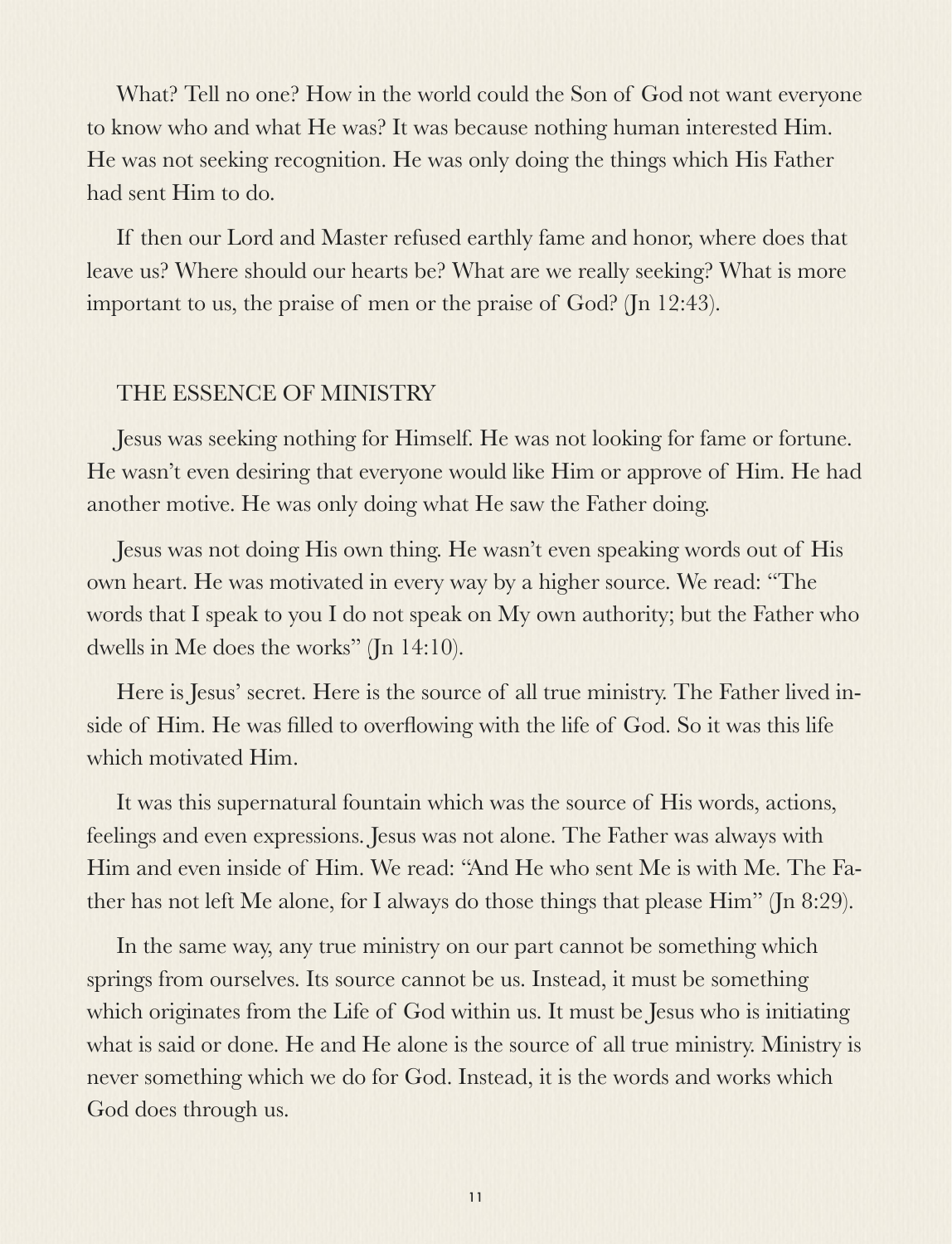Here there is no room for pride. There is no space for self-seeking. God must be the only one who is glorified. To the extent that we allow our ego and pride to enter into what God desires to do, to that same extent the power and effectiveness of what is ministered is diminished.

Some years ago, there was a great revival in the country of Wales. During that time, almost everyone in the nation was converted. One man who was powerfully used by God at that time was Evan Roberts. Evan was a man broken by God. He had become meek and humble.

I heard that when he was called to preach at some meeting or other he would exercise discernment. If he sensed that the crowd was there to see and hear him, he would not get up to speak. Perhaps he even left.

But when he knew that the people were there to hear from God, he would minister what He had given Him. Evan lived to honor God and not himself.

Why is it today that we see so little genuinely powerful ministry? Why does it seem that the works done by the early apostles were more spectacular? Perhaps it is because today there are so many human elements which have crept into our ministry. So many today are using the things of God to build up personal kingdoms, become wealthy and attract followers.

There is no doubt that God turns away from such spiritually ugly, human works. It may be that in the beginning some men and women received something from God. But, if and when they become proud and self-seeking, God withdraws from the scene. They are then left with what they can do with their own energy, charismatic personality, oratorical ability and human charm.

Someone once said: "True ministry always meets a need. But it is not supposed to be the need of the one 'ministering' to be seen and heard." This is very true. Meditate on these things.

#### EVERY EVIL WORK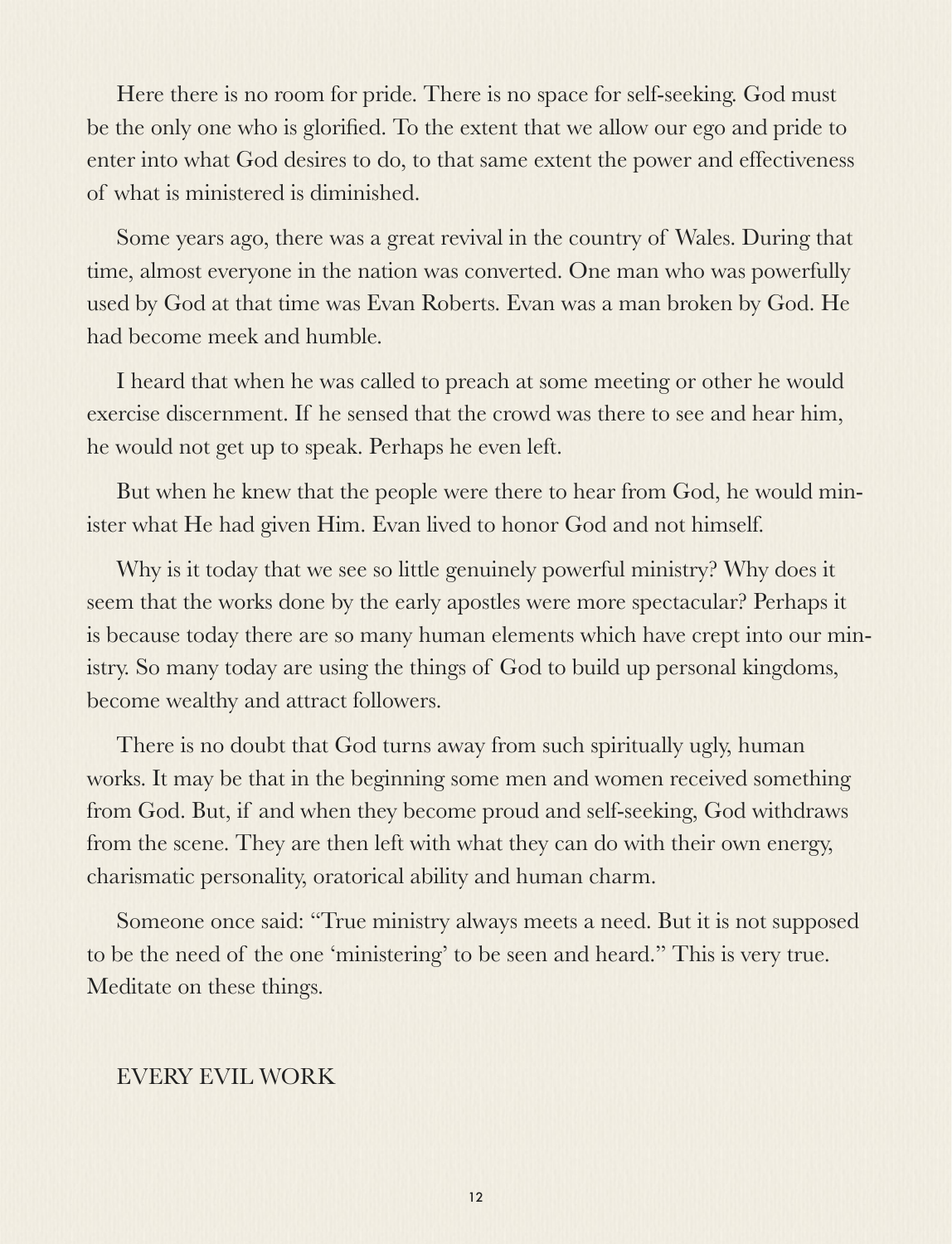When men begin to seek and attain their own "ministries" they need to carve out a "territory" for themselves. They need to attract and then segregate to themselves a good number of followers. The more, the better. This inevitably puts them in competition with one another to see who can become the greatest. Each one needs more adherents than the other.

This situation breeds all kinds of sin. Soon you see pride, contention, envy, strife, criticizing, back biting, hate, etc. We read: "For where envy and self-seeking exist, confusion and every evil thing are there" (Js 3:16). How often this describes the situation in which the church finds herself today!

Dear brothers and sisters, this has nothing to do with the kingdom of God. It is not genuine ministry. It is the product of the flesh of man trying to use the things of God to glorify and please itself. It is a manifestation of another, darker kingdom.

True ministry is the expression of Jesus Christ. It is the revelation of another Life which lives within us. It is motivated, not by anything selfish or human, but by the Father. It is not the transmission of information, but rather the manifestation of God Himself.

Here there is no room for us. Ego has no place. Our own will, needs and desires cannot enter. True spiritual ministry is a very narrow thing. There is only room for one Person, Jesus Christ.

If and when God brings us to this place of humble service, our ministry will become more effective. God will entrust us with more and more of His power. The less we ourselves appear, the more He can do His glorious work through us. The more we simply do "what we see the Father doing," the more potent our work will be.

When God has broken down our own ambition and pride, when we are no longer seeking anything for ourselves, then we will be a vessel which is sanctified and prepared for the Master's use (II Tim 2:21). It is then that we will know true ministry.

By David W. Dyer